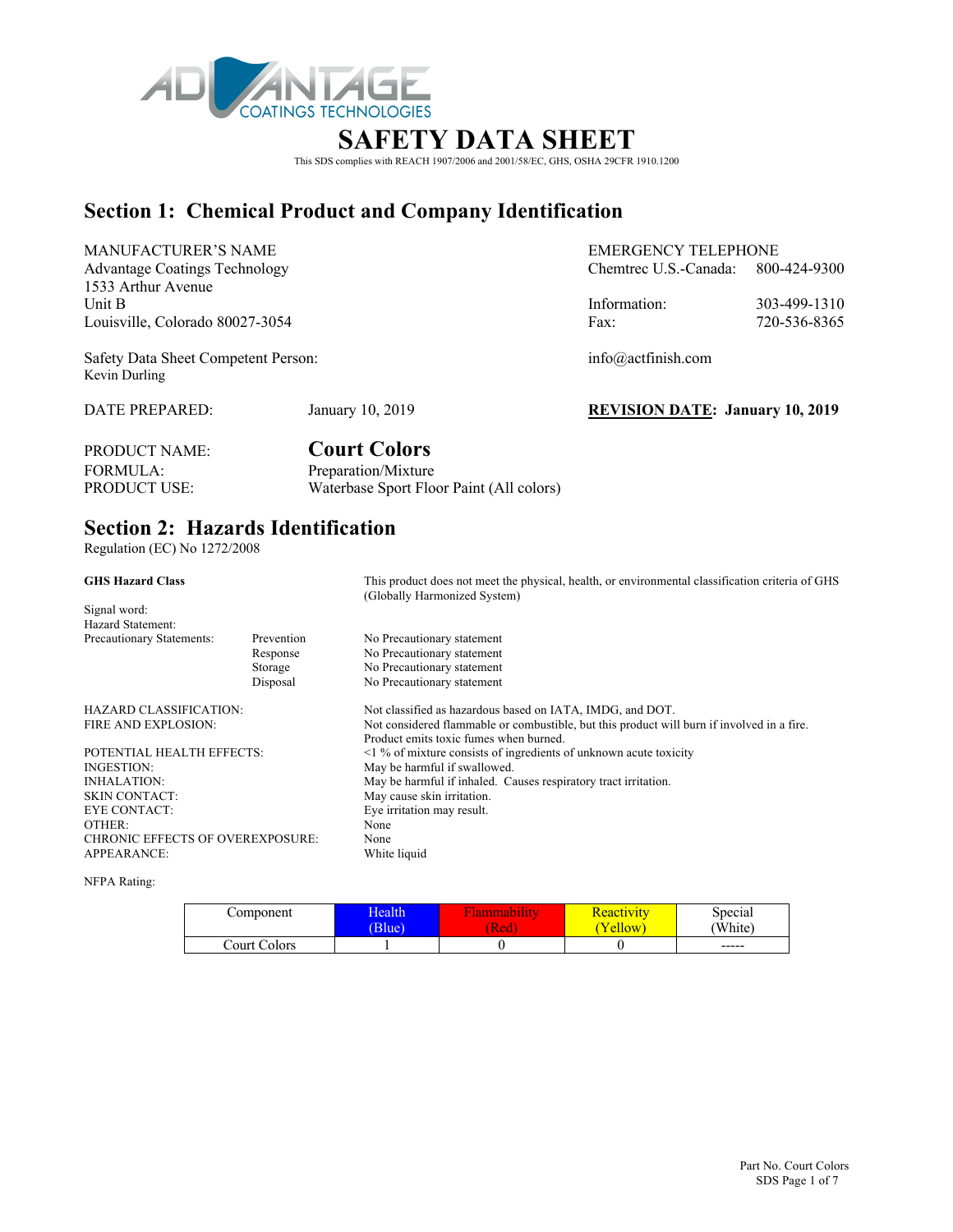

#### **Section 3: Composition, Information on Ingredients**

| <b>PRODUCT</b><br><b>COMPOSITION</b> | <b>APPRX</b><br>$\frac{0}{0}$ | ACGIH<br><b>TLV</b>                   | <b>OSHA</b><br>PEL                 | <b>NIOSH</b><br><b>REL</b> | <b>CAS</b><br>NO. | <b>EINECS/</b><br><b>ELINCS</b> | <b>DANGER</b><br><b>SYMBOL</b> | <b>RISK</b><br><b>PHRASE</b> | <b>DSL</b><br><b>CANADA</b> |
|--------------------------------------|-------------------------------|---------------------------------------|------------------------------------|----------------------------|-------------------|---------------------------------|--------------------------------|------------------------------|-----------------------------|
| P-series glycol ether                | $<$ 5                         | $100$ ppm<br>$150$ ppm<br><b>STEL</b> | $100$ ppm<br>150ppm<br><b>STEL</b> |                            | 34590-94-<br>8    | Y/N                             |                                |                              |                             |
| Silica                               | $<1-2$                        |                                       | 5mg/kg                             |                            |                   |                                 |                                |                              |                             |
| Titanium Dioxide                     | $<1-25$                       |                                       |                                    |                            | 13463-67-         |                                 |                                |                              |                             |

Trade Secret (TS) Some items on this MSDS may be designated as trade secrets. Bonafide requests for disclosure of trade secret information to medical personnel must be made in accordance with the provisions contained in 29 CFR 1910.1200 I 1-13. The full text for all R-Phrases is shown in Section 16.

### **Section 4: First Aid Measures**

| INHALATION:          | Remove to fresh air. If not breathing, provide CPR (cardio pulmonary                |
|----------------------|-------------------------------------------------------------------------------------|
|                      | resuscitation). Get immediate medical attention.                                    |
| <b>SKIN CONTACT:</b> | Immediately flush skin with plenty of soap and water for at least 15 minutes.       |
|                      | Remove contaminated clothing.                                                       |
| EYE CONTACT:         | Immediately flush eyes with plenty of water for at least 15 minutes. Get immediate  |
|                      | medical attention.                                                                  |
| INGESTION:           | If swallowed do not induce vomiting, give large quantities of water to drink. Never |
|                      | give anything to an unconscious person. Get immediate medical attention.            |
|                      |                                                                                     |

### **Section 5: Fire-fighting Measures**

| FLASH POINT:                        | None                                         |
|-------------------------------------|----------------------------------------------|
| FLAMMABLE LIMITS IN AIR (% by vol): | Not measured                                 |
| EXTINGUISHING MEDIA:                | Foam, Dry Chemical Powder, or Carbon Dioxide |
| SPECIAL FIREFIGHTING PROCEDURES:    | None                                         |
| UNUSUAL FIRE AND EXPLOSION HAZARDS: | Emits toxic fumes under fire conditions.     |

### **Section 6: Accidental Release Measures**

ACTION TO BE TAKEN IF MATERIAL IS RELEASED OR SPILLED:

Wear proper protective equipment as specified in Section 8: Exposure Controls/Personal Protection Warn other workers of spill and contain spill. Recover spill by using absorbent and sweeping up waste material. In case of large spills, dike the spill, if possible. Call emergency services. Place material into a chemical waste container. Eliminate all sources of ignition and ventilate area. Prevent spills or contaminated rinse water from entering sewers or watercourses.

DISPOSAL METHOD: disposal should be made in accordance with federal, state, and local regulations. Incineration is recommended.

# **Section 7: Handling and Storage**

PRECAUTIONS TO BE TAKEN IN HANDLING AND STORAGE:

For best results store upright between 12 - 25 °C (50 - 80 °F). Avoid freezing. Keep container closed when not in use.

Keep away from heat and flame.

Wear proper protective equipment and avoid contact with skin, eyes, or clothing.

Wash hands after handling this material.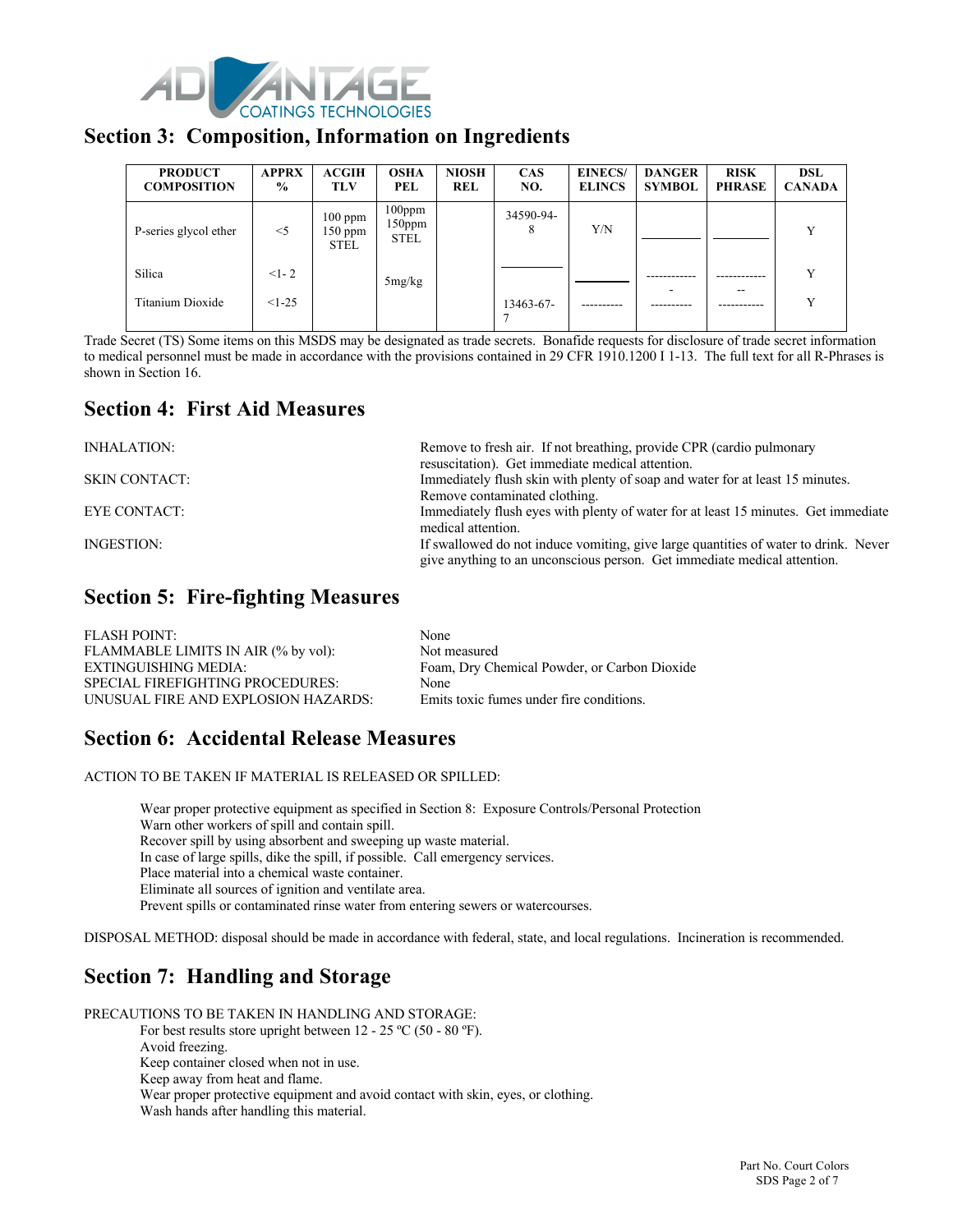

Follow all applicable local regulations for handling and storage. Utilize chemical segregation.

#### INFORMATION ON EMPTIED CONTAINER

Dispose of this container according to local, state, and federal laws in your country. Do not reuse this container. This container may be hazardous when emptied.

#### SPECIFIC USES:

This product is a hardwood floor finish.

### **Section 8: Exposure Controls/Personal Protection**

| <b>VENTILATION:</b>            | Always provide good general, mechanical room ventilation where this<br>chemical/material is used.                                                                                                                                                               |
|--------------------------------|-----------------------------------------------------------------------------------------------------------------------------------------------------------------------------------------------------------------------------------------------------------------|
| SPECIAL VENTILATION CONTROLS:  | Use this material inside totally enclosed equipment, or use it with local exhaust<br>ventilation at points where vapors can be released into the workspace air.                                                                                                 |
| <b>RESPIRATORY PROTECTION:</b> | Follow the OSHA respirator regulations found in 29 CFR 1910.134 or the CEN<br>European Standards (EU). Use a NIOSH/MSHA or European Standard (EN)<br>approved respirator if exposure limits are exceeded or if irritation or other<br>symptoms are experienced. |
| <b>PROTECTIVE GLOVES:</b>      | Neoprene, butyl, or nitrile rubber gloves are recommended.                                                                                                                                                                                                      |
| <b>EYE PROTECTION:</b>         | Recommend eye protection using safety glasses or goggles.                                                                                                                                                                                                       |
| <b>SKIN PROTECTION:</b>        | Suitable protective clothing to prevent skin contact                                                                                                                                                                                                            |
| <b>WORK/HYGIENE PRACTICES:</b> | Avoid breathing vapor. Avoid contact with eyes. Wash hands after handling.                                                                                                                                                                                      |
| <b>EXPOSURE LIMITS</b>         | Reference Section 2                                                                                                                                                                                                                                             |
| <b>OTHER EQUIPMENT:</b>        | Make safety shower, eyewash stations, and hand washing equipment available in<br>the work area.                                                                                                                                                                 |

#### **Section 9: Physical and Chemical Properties**

| APPEARANCE - COLOR: | White               |
|---------------------|---------------------|
| PHYSICAL STATE:     | Liquid              |
| ODOR:               | Slight acrylic odor |

#### PRODUCT CRITERIA

|                                              | <b>PRODUCT CRITERIA</b>       |
|----------------------------------------------|-------------------------------|
| <b>ODOR THRESHOLD</b>                        | Not applicable for product    |
| PH                                           | 8.3                           |
| <b>FLASH POINT:</b>                          | Not flammable                 |
| LOWER EXPLOSIVE LIMIT; UPPER EXPLOSIVE LIMIT | Not applicable for product    |
| FLAMMABILITY (Solid, gas)                    | Not flammable                 |
| <b>EXPLOSIVE PROPERTIES</b>                  | Not applicable for product    |
| <b>OXIDIZING PROPERTIES</b>                  | May occur                     |
| SPECIFIC GRAVITY (@25 °C):                   | 1.05                          |
| <b>EVAPORATION RATE:</b>                     | Less than n-butyl acetate     |
| % VOLATILE by Weight                         | $50 - 68$                     |
| PARTITION COEFFICIENT                        | Not applicable for product    |
| AUTO IGNITION TEMPERATURE                    | Not applicable for product    |
| DECOMPOSITION TEMPERATURE                    | Not applicable for product    |
| <b>BOILING POINT:</b>                        | Not applicable for product    |
| <b>MELTING POINT:</b>                        | Not applicable for product    |
| <b>VAPOR PRESSURE</b>                        | Not applicable for product    |
| VAPOR DENSITY $(AIR = 1)$                    | Heavier than air              |
| <b>SOLUBILITY IN WATER:</b>                  | Miscible                      |
| WATER SOLUBILITY IN THE SOLVENT              | Not applicable for product    |
| <b>FREEZING POINT:</b>                       | Not applicable for product    |
| <b>VISCOSITY</b>                             | $35 - 46$ seconds Ford #5 cup |
| VOC CONTENT                                  | Less than 200 grams/Liter     |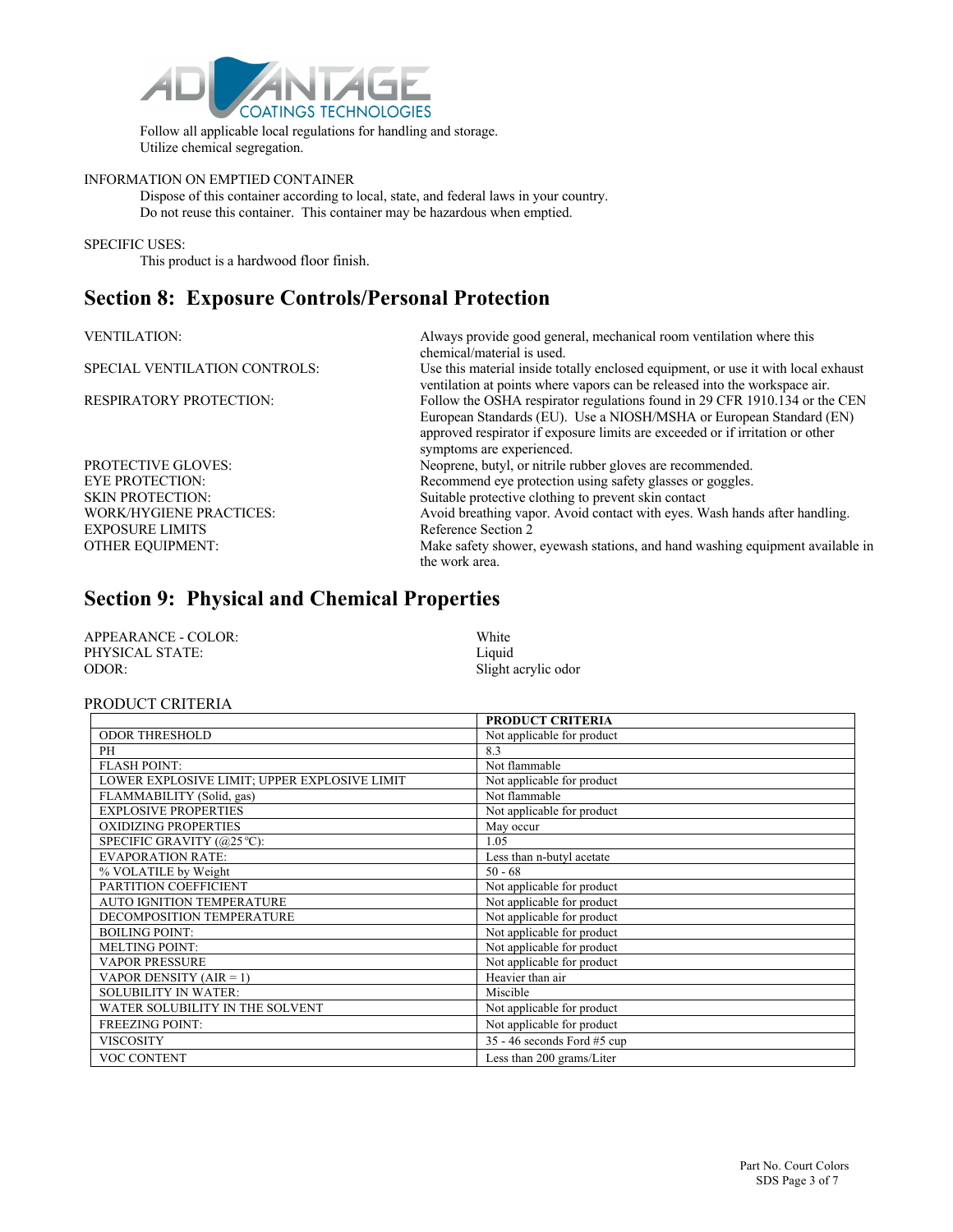

# **Section 10: Stability and Reactivity**

STABILITY:<br>
Stable under normal conditions.<br>
Avoid heat. Closed containers m INCOMPATIBILITY (MATERIALS TO AVOID): Strong oxidizers.<br>
HAZARDOUS DECOMPOSITION PRODUCTS: Heating to decom

HAZARDOUS POLYMERIZATION: Will not occur

**Section 11: Toxicological Information** 

**There is no toxicological information available for the product mixture.**

| GHS Required Criteria             | Toxicity Criteria   | <b>Toxicity Information</b>  | Comments    | <b>Chemical Constituent</b> |
|-----------------------------------|---------------------|------------------------------|-------------|-----------------------------|
| <b>Acute Toxicity</b>             | LD50 Oral Rat       | $>10000$ mg/kg               |             |                             |
|                                   | LD50 Dermal Rabbit  | $>2000$ mg/kg                |             |                             |
|                                   | LD50 Oral Rat       | $>2000$ mg/kg                |             |                             |
|                                   | LD50 Dermal Rabbit  | $9510$ mg/kg                 |             | P-series glycol ether       |
|                                   | LC50 Inhalation Rat | 552 ppm                      | 7 hours     | P-series glycol ether       |
|                                   | LD50 Oral Rat       | $>5000$ mg/kg                |             | Aluminum hydroxide          |
|                                   | LD50 Oral Rat       | $>225000$ mg/kg              |             | Synthetic Amorphous Silica  |
| Skin Corrosion/Irritation         |                     | No information is available. |             |                             |
| Serious Eye Damage /              |                     | No information is available. |             |                             |
| Eye Irritation                    |                     |                              |             |                             |
| Respiratory or Skin Sensitization |                     | No information is available. |             |                             |
| Germ Cell Mutagenicity            |                     | No information is available. |             |                             |
| Carcinogenicity                   |                     | Not listed                   | <b>NTP</b>  |                             |
|                                   |                     | Not listed                   | <b>IARC</b> |                             |
|                                   |                     | Not listed                   | <b>OSHA</b> |                             |
| Reproductive Toxicity             |                     | No information is available. |             |                             |
| STOST -- Single Exposure          |                     | No information is available. |             |                             |
| STOST - Repeated Exposure         |                     | No information is available. |             |                             |
| <b>Aspiration Hazard</b>          |                     | No information is available. |             |                             |
| Ames test                         |                     | No information is available. |             |                             |

STOST = Specific Target Organ Systemic Toxicity

#### OTHER INFORMATION:

Only selected Registry of Toxic Effects of Chemical Substances (RTECS) data is presented here. See actual entry in RTECS for complete information.

### **Section 12: Ecological Information**

| <b>BIODEGRADATION:</b>  | No information is available.                                       |                            |
|-------------------------|--------------------------------------------------------------------|----------------------------|
| <b>BIOACCUMULATION:</b> | No information is available.                                       |                            |
| ECO TOXICITY:           | LC50 / 96 HOURS Pimephales promelas (fathead minnow) 10,000 mg/l   | P-series glycol ether      |
|                         |                                                                    | Synthetic Amorphous Silica |
|                         |                                                                    | Aluminum Hydroxide         |
|                         | LC50 / 48 HOURS Daphnia magna. 1,919 mg/l (nominal)                | P-series glycol ether      |
|                         |                                                                    | Synthetic Amorphous Silica |
|                         |                                                                    | Aluminum Hydroxide         |
|                         | EC50 / 72 HOURS Selenastrum capricornutum (green algae) 1,000 mg/l | P-series glycol ether      |
|                         | $LC50 - >500$ mg/kg based on analogy to similar products           | P-series glycol ether      |
|                         | EC10 / Pseudomonas putida cell growth 4,168 mg/l (nominal)         | P-series glycol ether      |
| MOBILITY:               | No information is available.                                       |                            |

Note: Not all of the ingredients have been tested for Ecotoxicity.

### **Section 13: Disposal Considerations**

WASTE FROM RESIDUES / UNUSED PRODUCTS:

Follow the waste disposal requirements of your country, state, or local authorities.

Avoid heat. Closed containers may explode due to build up of pressure. Heating to decomposition may generate Carbon monoxide and carbon dioxide, oxides of nitrogen.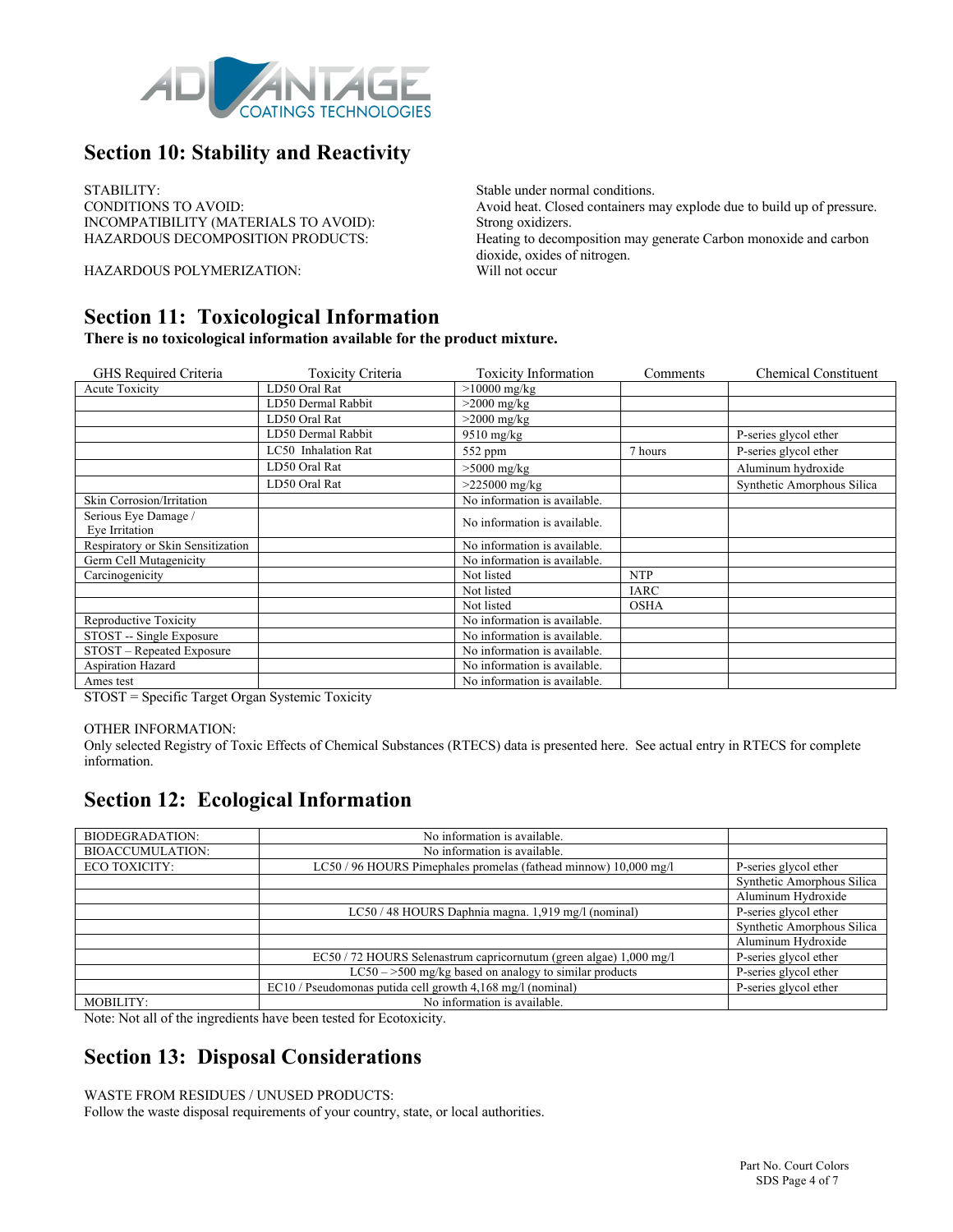

#### CONTAMINATED PACKAGING:

Recommend contaminated packaging material should be disposed of as stated above for residues and unused product.

RINSATE: Do not dispose of rinse water containing product in a sanitary sewer system or storm water drainage system.

### **Section 14: Transport Information**

| <b>DOT TRANSPORT:</b>                                   | Not Regulated    |               |
|---------------------------------------------------------|------------------|---------------|
| ADR = International Carriage of Dangerous Goods by Road | Not Regulated    |               |
| <b>RAIL TRANSPORT:</b>                                  |                  | Not Regulated |
| <b>SEA TRANSPORT:</b>                                   | <b>IMDG</b>      | Not Regulated |
| <b>AIR TRANSPORT:</b>                                   | <b>JATA/ICAO</b> | Not Regulated |

#### **Section 15: Regulatory Information**

| Directive $1999/45/EC$ |                 |                 |                         |
|------------------------|-----------------|-----------------|-------------------------|
| LABEL FOR SUPPLY:      | <b>IRRITANT</b> |                 |                         |
| <b>RISK PHRASES:</b>   | R-Phrase:       | R <sub>36</sub> | Irritating to Eyes      |
|                        |                 | <b>R38</b>      | Irritating to Skin      |
|                        | S-Phrase:       | S <sub>24</sub> | Avoid contact with Skin |
|                        |                 | S <sub>25</sub> | Avoid contact with Eyes |

#### **TOXIC SUBSTANCES CONTROL ACT (TSCA) STATUS:**

#### **This product is in compliance with rules, regulations, and orders of TSCA. All components are listed on the TSCA Inventory.**

#### SUPERFUND AMENDMENTS AND REAUTHORIZATION ACT OF 1986 (SARA) TITLE III SECTION 313 SUPPLIER NOTIFICATION:

This regulation requires submission of annual reports of toxic chemical(s) that appear in section 313 of the Emergency Planning and Community Right To Know Act of 1986 and 40 CFR 372. This information must be included in all MSDS's that are copied and distributed for the material.

The Section 313 toxic chemicals contained in this product are: None

#### CALIFORNIA PROPOSITION 65:

This regulation requires a warning for California Proposition 65 chemical(s) under the statute. The California proposition 65 chemical(s) contained in this product are: Silica, crystalline (quartz) (CAS 14808-60-7) Listed October 1, 1988<br>
Titanium Dioxide (CAS 13463-67-7) Listed September 2, 20 Listed September 2, 2011

#### STATE RIGHT-TO-KNOW TOXIC SUBSTANCE OR HAZARDOUS SUBSTANCE LIST:

Florida Toxic Substance(s):<br>
Massachusetts's hazardous substance(s):<br>
P-series glycol ether Massachusetts's hazardous substance(s):<br>
P-series glycol ether<br>
P-series glycol ether<br>
P-series glycol ether Pennsylvania hazardous substance code(s): New Jersey P-series glycol ether Illinois Not listed<br>
Not listed<br>
Not listed<br>
Not listed Michigan

#### CANADA:

This MSDS/SDS will be non-compliant 3 years after the issue date. This MSDS contains all of the information required by the Controlled Products Regulations (CPR).

#### WHMIS-INFORMATION: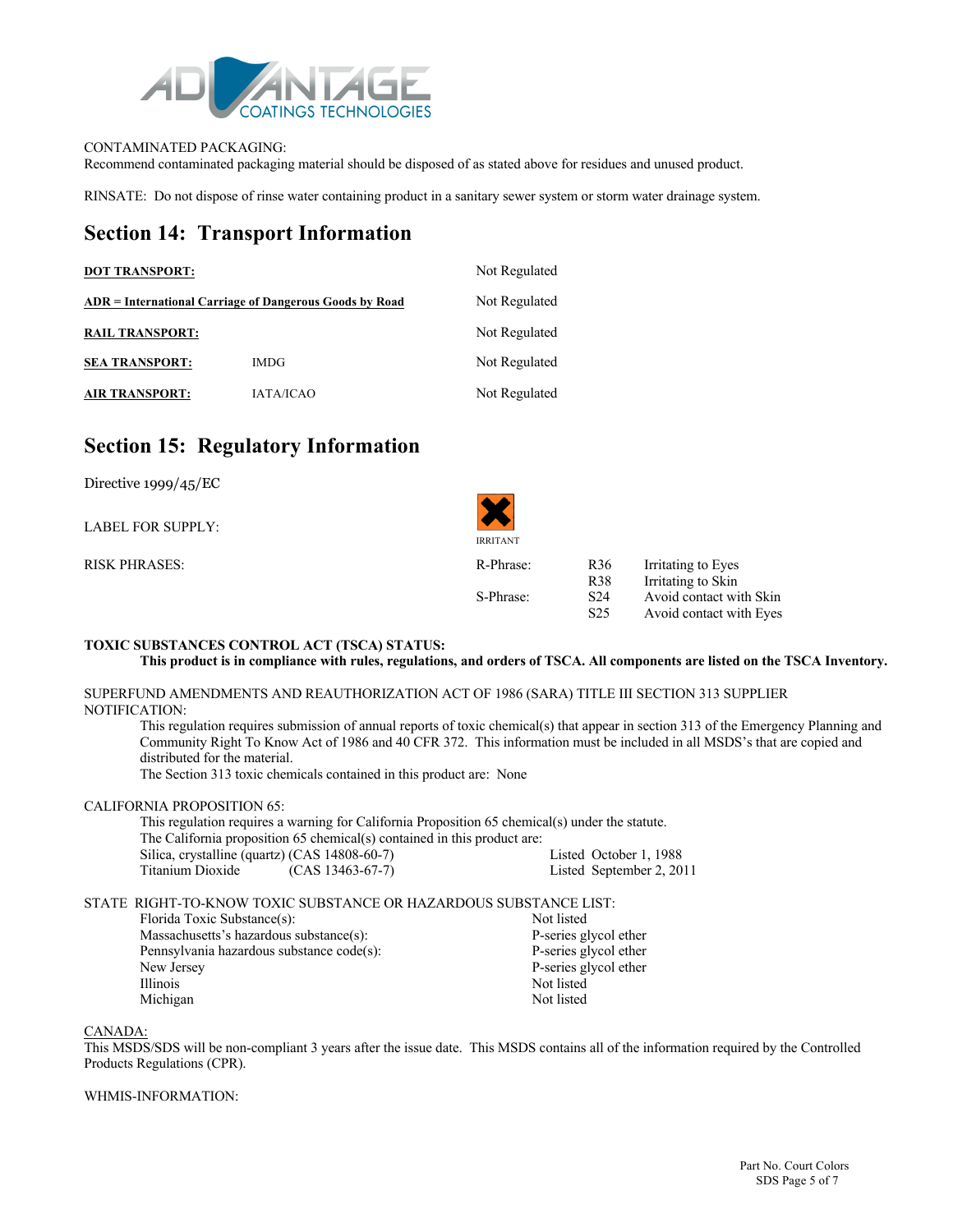

This product has been classified in accordance with the hazard criteria of the Controlled Products Regulations (CPR), SOR/88-66, Current to February 20, 2012. The classes of controlled products listed in the CPR, Section 32, Part IV, have been reviewed and based on Professional Judgment this product has been determined to not be WHMIS controlled.

EUROPEAN UNION:

This product has been reviewed for compliance with the following European Community Directives: REACH 1907/2006; Directive 1999/45/EC, Regulation (EC) No 1272/2008 on classification, labeling and packaging (CLP) of substances and mixtures. WGK: 0 (German Federal Water Management Act) (Water Hazard Class)

### **Section 16: Other Information**

|                             | European Community Hazards Identification:                                 |
|-----------------------------|----------------------------------------------------------------------------|
| R: R36/37/38                | Irritating to eyes, respiratory system and skin.                           |
| R: 61                       | May cause harm to the unvorn child.                                        |
| S: 45                       | In case of accident or if you feel unwell, seek medical advice immediately |
| Danger Symbol(s):           | T Toxic                                                                    |
| <b>Revision Comments:</b>   | Initial version October 5, 2014                                            |
| <b>Revision Number:</b>     | $\theta$                                                                   |
| <b>Information Sources:</b> | RTECS, REACH, OSHA 29CFR 1910.1200                                         |

"Disclaimer: This document is generated to distribute health, safety and environmental data. It is not a specification sheet and none of the displayed data should be construed as a specification. Information on this MSDS sheet was obtained from sources which we believe are reliable, and we believe that the information is complete and accurate. However, the information is provided without any warranty, express or implied, regarding its correctness. Some of the information presented and conclusions drawn are from sources other than direct test data of the substance. The conditions or methods of handling, storage, use and disposal of the product are beyond our control and may also be beyond our knowledge. It is the user's responsibility to determine the suitability of any material for a specific purpose and to adopt such safety precautions as may be necessary. If the product is used as a component in another product, this MSDS information may not be applicable. For these reasons, we do not assume any responsibility and expressly disclaim liability for any loss, damage or expense arising out of or in any way connected with the handling, storage, use or disposal of this product."